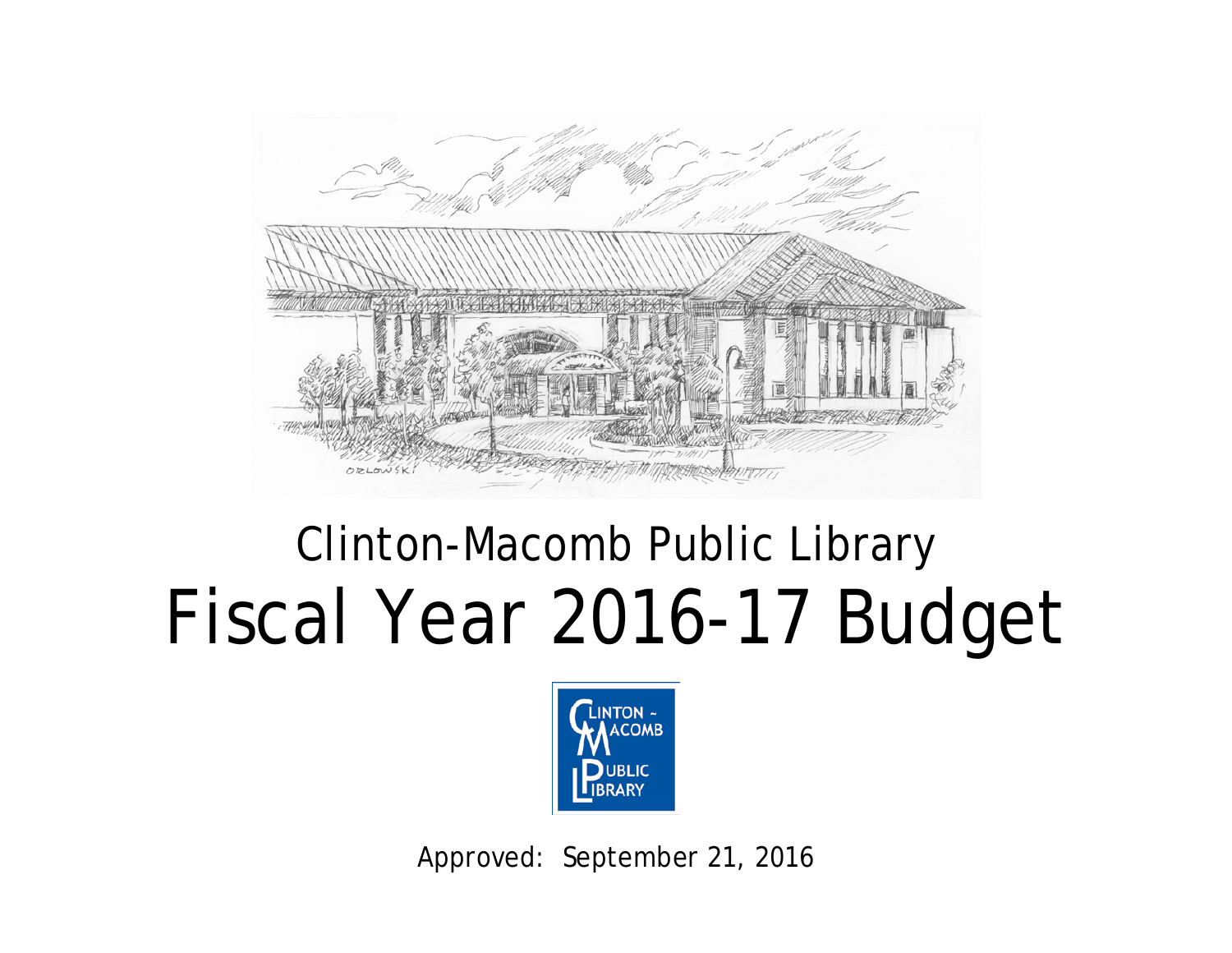#### **REVENUE SUMMARY**

|                                    | <b>ACTUAL</b><br>FY 2014-15 | <b>APPROVED</b><br>FY 2015-16 | <b>PROPOSED</b><br>FY 2016-17 | % OF<br><b>BUDGET</b> | <b>PROJECTED</b><br>FY 2017-18 | <b>PROJECTED</b><br>FY 2018-19 |
|------------------------------------|-----------------------------|-------------------------------|-------------------------------|-----------------------|--------------------------------|--------------------------------|
|                                    |                             |                               |                               |                       |                                |                                |
| <b>Property Taxes</b>              | \$6,979,315                 | \$7,230,900                   | \$7,281,200                   | 90.9%                 | \$7,354,012                    | \$7,427,552                    |
| <b>State Aid</b>                   | 100,004                     | 111,300                       | 111,300                       | 1.4%                  | 111,300                        | 111,300                        |
| <b>Penal Fines</b>                 | 160,694                     | 120,000                       | 120,000                       | 1.5%                  | 120,000                        | 120,000                        |
| <b>Fines and Fees</b>              | 180,495                     | 150,000                       | 125,000                       | 1.6%                  | 125,000                        | 125,000                        |
| Rent Income                        | 99,666                      | 96,900                        | 62,100                        | 0.8%                  | 44,100                         | 44,100                         |
| Contract Income                    | 145,429                     | 150,100                       | 150,100                       | 1.9%                  | 153,400                        | 156,700                        |
| Interest                           | 4,441                       | 5,000                         | 5,000                         | 0.1%                  | 5,000                          | 5,000                          |
| <b>Contributions and Donations</b> | 92,051                      | 72,800                        | 84,000                        | 1.0%                  | 85,200                         | 87,200                         |
| <b>SLC Centralized Purchasing</b>  | 31,852                      | 31,000                        | 40,000                        | 0.5%                  | 40,000                         | 40,000                         |
| <b>Miscellaneous</b>               | 53,051                      | 54,000                        | 33,000                        | 0.4%                  | 33,000                         | 33,000                         |
| <b>TOTAL SOURCES OF REVENUE</b>    | \$7,846,998                 | \$8,022,000                   | \$8,011,700                   |                       | \$8,071,012                    | \$8,149,852                    |
| Transfer (to)/from Fund Balance    | (948, 166)                  | (284, 700)                    | (325,000)                     |                       | (300, 176)                     | (207, 622)                     |
| TOTAL OPERATING REVENUE            | \$6,898,832                 | \$7,737,300                   | \$7,686,700                   |                       | \$7,770,800                    | \$7,942,200                    |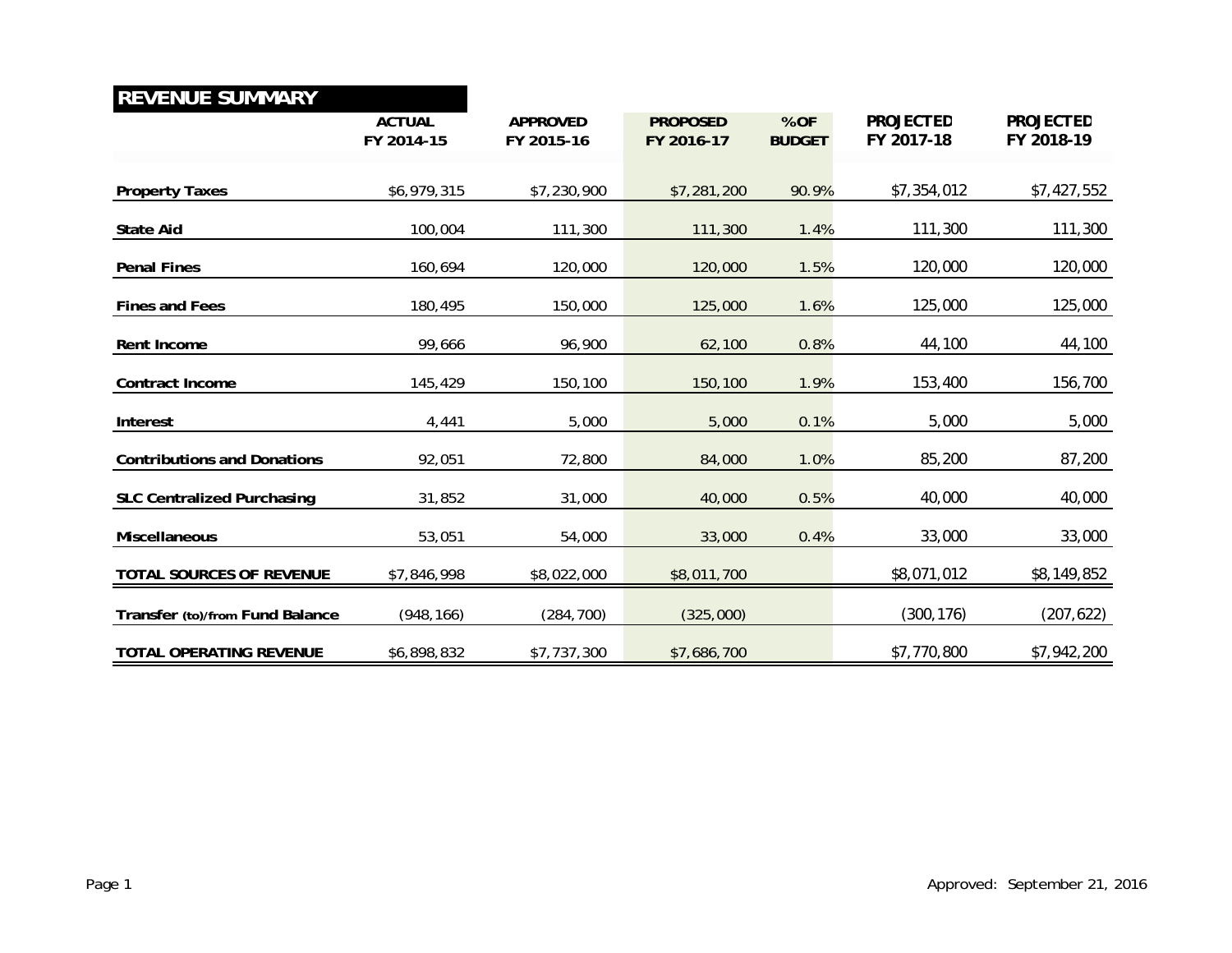| <b>EXPENDITURE SUMMARY</b>      |                             |                               |                               |                       |               |                                |                                |
|---------------------------------|-----------------------------|-------------------------------|-------------------------------|-----------------------|---------------|--------------------------------|--------------------------------|
| <b>ITEM</b>                     | <b>ACTUAL</b><br>FY 2014-15 | <b>APPROVED</b><br>FY 2015-16 | <b>PROPOSED</b><br>FY 2016-17 | % OF<br><b>BUDGET</b> | % OF<br>OPER. | <b>PROJECTED</b><br>FY 2017-18 | <b>PROJECTED</b><br>FY 2017-18 |
| <b>Salaries and Wages</b>       | \$2,337,510                 | \$2,513,000                   | \$2,671,400                   | 34.8%                 | 38.8%         | \$2,724,828                    | \$2,792,949                    |
| <b>Employee Benefits</b>        | 555,555                     | 617,600                       | 590,200                       | 7.7%                  | 8.6%          | 616,200                        | 653,961                        |
| <b>Professional Development</b> | 31,143                      | 42,200                        | 28,400                        | 0.4%                  | 0.4%          | 43,000                         | 35,000                         |
| <b>Volunteer Recognition</b>    | 4,842                       | 4,300                         | 5,000                         | 0.1%                  | 0.1%          | 5,000                          | 5,000                          |
| <b>Operating Supplies</b>       | 53,753                      | 130,700                       | 104,600                       | 1.4%                  | 1.5%          | 107,738                        | 110,970                        |
| <b>Professional Services</b>    | 161,538                     | 213,000                       | 199,500                       | 2.6%                  | 2.9%          | 205,485                        | 211,650                        |
| <b>Voice and Data Services</b>  | 85,270                      | 80,900                        | 89,900                        | 1.2%                  | 1.3%          | 92,597                         | 95,375                         |
| <b>Tax Refunds</b>              | 8,646                       | 20,000                        | 10,000                        | 0.1%                  | 0.1%          | 10,000                         | 10,000                         |
| Miscellaneous                   | 18,591                      | 17,300                        | 19,600                        | 0.3%                  | 0.3%          | 19,600                         | 19,600                         |
| Insurance                       | 48,914                      | 49,500                        | 56,800                        | 0.7%                  | 0.8%          | 58,504                         | 60,259                         |
| <b>Service Contracts</b>        | 89,737                      | 129,600                       | 75,600                        | 1.0%                  | 1.1%          | 77,868                         | 80,204                         |
| <b>Facilities Maintenance</b>   | 344,976                     | 403,100                       | 419,300                       | 5.5%                  | 6.1%          | 384,300                        | 395,829                        |
| <b>Utilities</b>                | 250,947                     | 284,200                       | 284,200                       | 3.7%                  | 4.1%          | 284,200                        | 284,200                        |
| <b>Property Taxes</b>           | 12,332                      | 13,000                        | 13,000                        | 0.2%                  | 0.2%          | 13,260                         | 13,525                         |
| Programs                        | 81,461                      | 47,800                        | 58,800                        | 0.8%                  | 0.9%          | 60,000                         | 62,000                         |
| Publicity                       | 67,771                      | 85,100                        | 79,500                        | 1.0%                  | 1.2%          | 81,885                         | 84,342                         |
| <b>Debt Service</b>             | 1,537,357                   | 1,637,200                     | 1,298,300                     | 16.9%                 |               | 1,536,271                      | 1,677,266                      |
|                                 |                             |                               |                               |                       |               |                                |                                |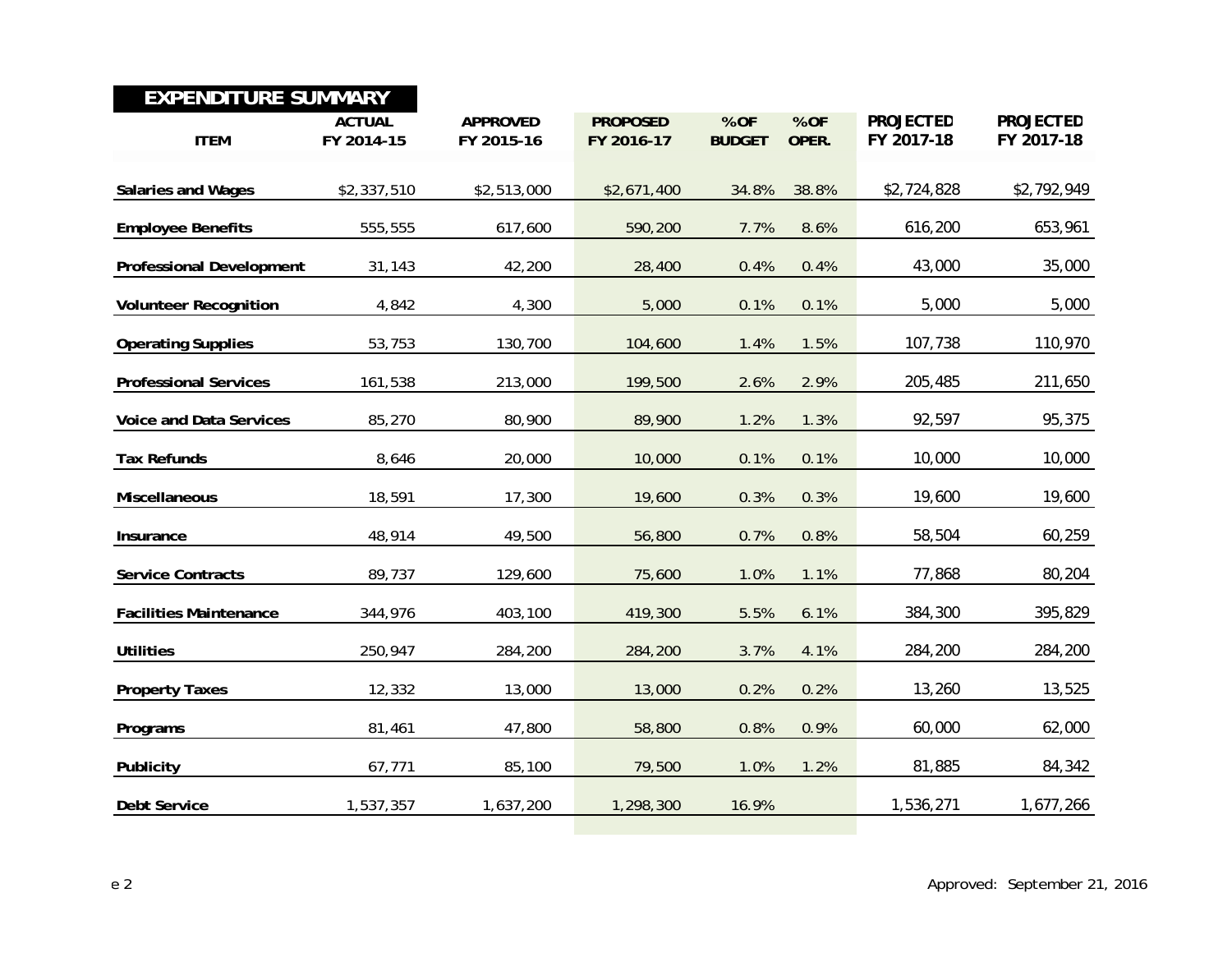| <b>EXPENDITURE SUMMARY</b> |                             |                               |                               |                       |               |                                       |                                |
|----------------------------|-----------------------------|-------------------------------|-------------------------------|-----------------------|---------------|---------------------------------------|--------------------------------|
| <b>ITEM</b>                | <b>ACTUAL</b><br>FY 2014-15 | <b>APPROVED</b><br>FY 2015-16 | <b>PROPOSED</b><br>FY 2016-17 | % OF<br><b>BUDGET</b> | % OF<br>OPER. | <i><b>PROJECTED</b></i><br>FY 2017-18 | <i>PROJECTED</i><br>FY 2017-18 |
| Capital Outlay             | 302,640                     | 446,000                       | 532,500                       | 6.9%                  | 7.7%          | <i>300,000</i>                        | <i>200,000</i>                 |
| <b>Materials</b>           | 767.524                     | 852,700                       | 1,000,000                     | 13.0%                 | 14.5%         | <i>1,000,000</i>                      | 1,000,000                      |
| MLBPH @ CMPL Expenses      | 138,225                     | 150,100                       | 150,100                       | 2.0%                  | 2.2%          | <i>150,100</i>                        | 150,100                        |
| <b>TOTAL EXPENDITURES</b>  | \$6,898,732                 | \$7,737,300                   | \$7,686,700                   |                       |               | \$7,770,836                           | \$7,942,230                    |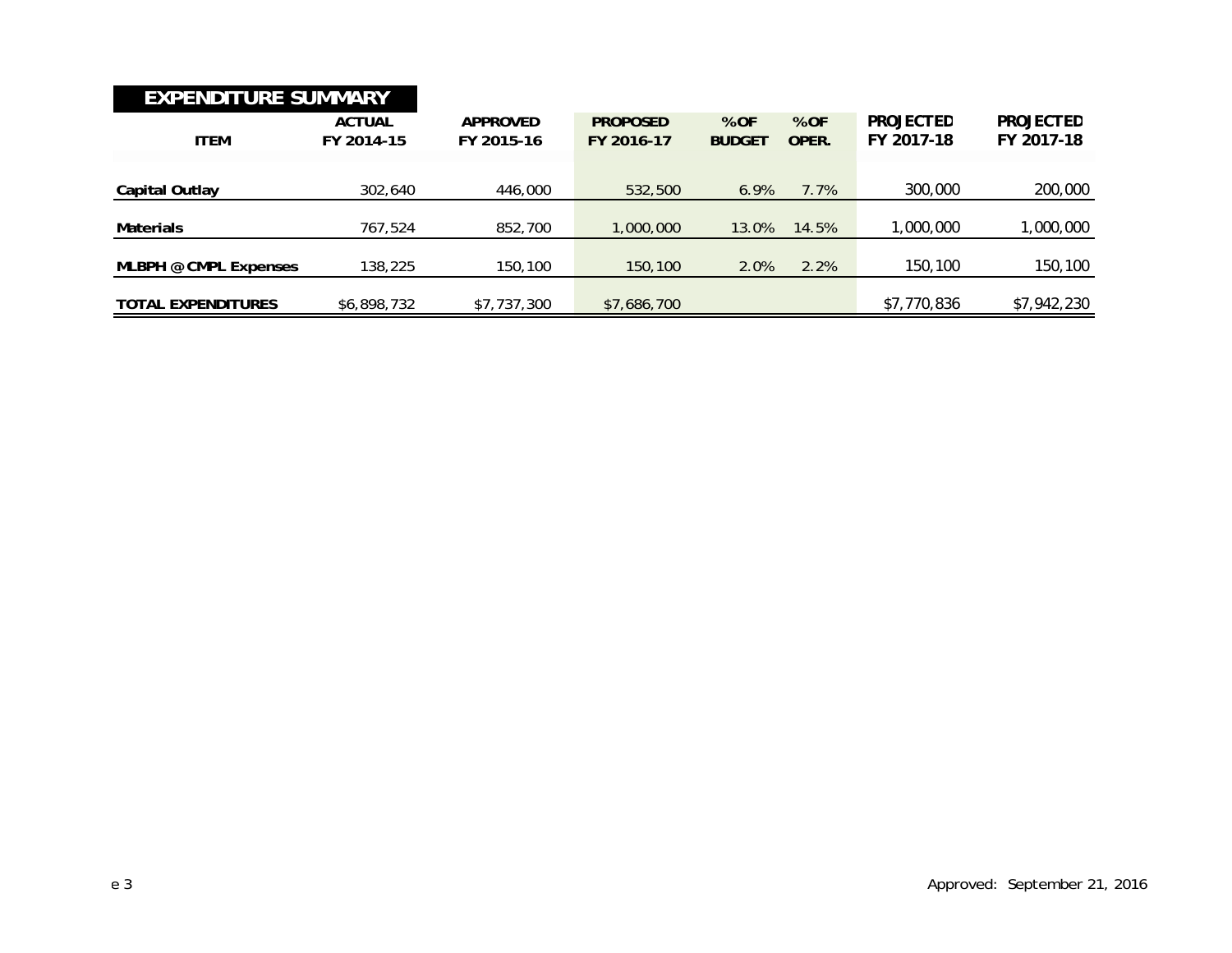### **DEBT RETIREMENT FUND - MAIN**

**REVENUES:**

| <b>Transfers from General Fund</b>     | \$798,348    |  |  |
|----------------------------------------|--------------|--|--|
| <b>EXPENDITURES:</b>                   |              |  |  |
| Principal repayments due April 1:      |              |  |  |
| 2006 refunding bonds                   | \$60,000     |  |  |
| 2016 refunding bonds                   | $\mathbf{0}$ |  |  |
| Interest due April 1:                  |              |  |  |
| 2006 refunding bonds                   | 194,937      |  |  |
| 2016 refunding bonds                   | 172,675      |  |  |
| Interest due October 1:                |              |  |  |
| 2006 refunding bonds                   | 193,737      |  |  |
| 2016 refunding bonds                   | 172,675      |  |  |
| Total principal and interest:          | 794.024      |  |  |
| Agent fees                             | 1,000        |  |  |
| Escrow agent annual administrative fee | 338          |  |  |
| Total fees:                            | 1,338        |  |  |
| Bond cost amortization                 | 2,987        |  |  |
| <b>Total Expenditures</b>              | \$798,348    |  |  |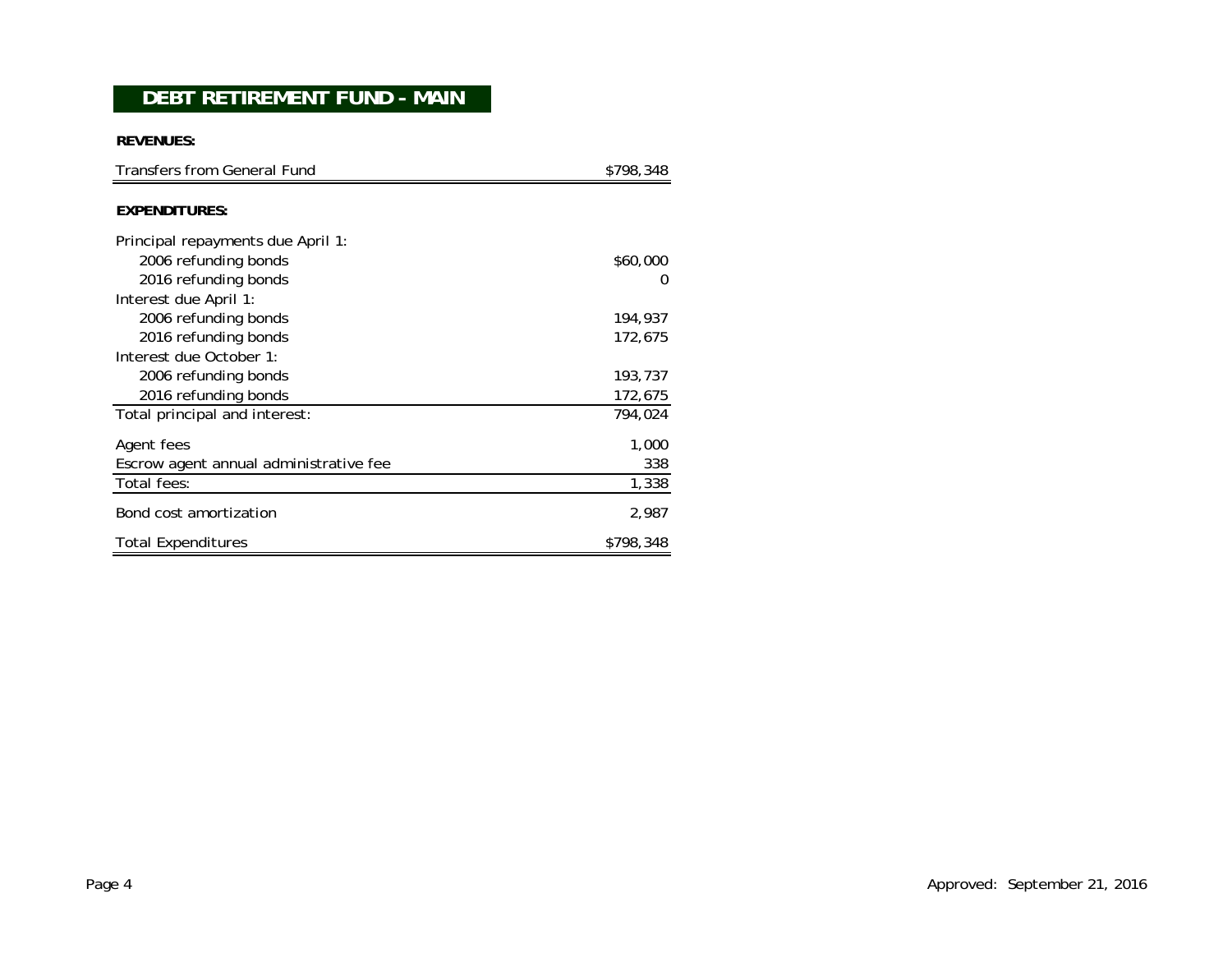# **DEBT RETIREMENT FUND - NORTH**

**REVENUES:**

| Transfers from General Fund        | \$182,269 |
|------------------------------------|-----------|
| EXPENDITURES:                      |           |
|                                    |           |
| Principal repayments due April 1:  |           |
| 2011 installment purchase contract | \$125,000 |
| Interest due April 1:              |           |
| 2011 installment purchase contract | 30.319    |
| Interest due October 1:            |           |
| 2011 installment purchase contract | 26,950    |
| Total principal and interest:      | 182,269   |
|                                    |           |
|                                    |           |
| <b>Total Expenditures</b>          | \$182,269 |